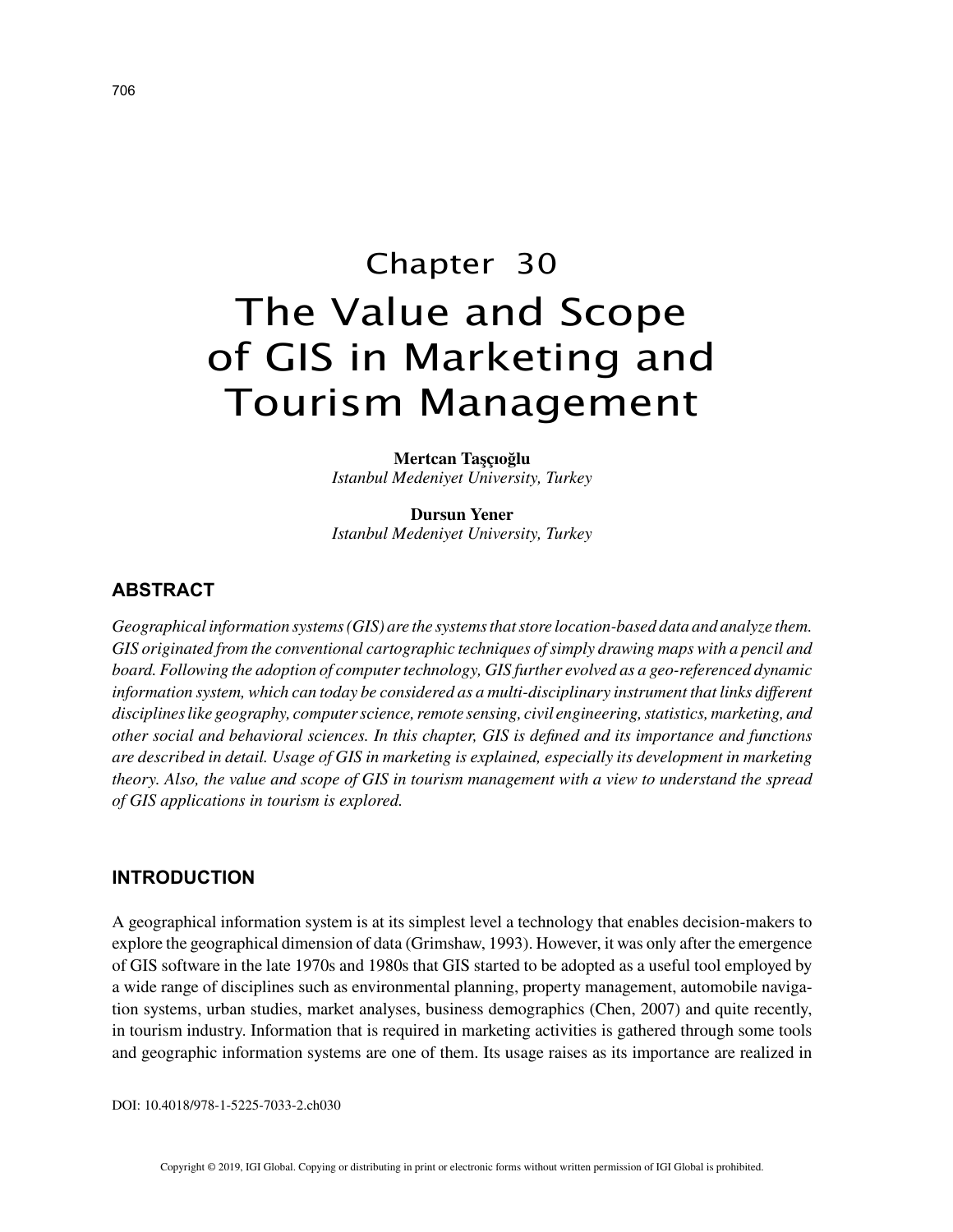marketing activities (Yener, 2017). By means of geographic information system (GIS), collecting tremendous data, storing them in database, updating when required, analyzing, drawing visible maps based on analyses, accessing the necessary information obtained as a result of analyses are possible. A GIS is essentially a digital map linked to a database management system which can be used for the purposes of displaying and querying information, carrying out spatial analysis and assisting in the decision-making process. Although GIS's emergence is not so old, its usage spreads rapidly in many different areas such as geography, criminology, archeology, education, tourism, management and marketing. With combination of geography and marketing disciplines result in emergence of a study area which is called geomarketing. Geomarketing is a recent discipline that combines the geographic visualization and analysis with marketing techniques, aiming at more efficiently attaining the ultimate goal of organizations. Important marketing activities such as segmentation, positioning and research can be performed more effectively through geomarketing.

## **GEOGRAPHIC INFORMATION SYSTEMS**

Geographical information systems (GIS) are defined as an integrated collection of software and data that is used to visualize and organize location-based data for the purposes of performing geographic analyses and creating maps (Wade and Sommer, 2006). GIS is capable of assembling, storing, manipulating, and displaying geographically referenced information (Coyle, 2011). It combines maps, tabular data and analysis capabilities. It allows users to take information, view that information spatially and analyze that information so users can reach conclusions through correlations (Elliot, 2014). As with most technologies, the effective use of GIS depends on the person using it, rather than the technology itself (Fung and Remsen, 1997). GIS is analytical so that able to answer such questions as: "what is adjacent to this intersection?", "what are the conditions like within 15 km. of this point?", "how far is the nearest water line?" (Black, Powers and Roche, 1994).

The first modern GIS system was used in 1962 in Ottawa, by the Canadian Department of Forestry to map land use and data about farming and wildlife. The designer of the system was Roger Tomlinson, who was asked by the Canada Land Inventory project to pursue his idea of using computers to combine maps and statistics (Coyle, 2011). The high cost of computer hardware limited the widespread use of GISs. As software and hardware have become more affordable, available and powerful, more researchers are realizing the potential of GISs (Elliot, 2014). In 2007, Tomlinson stated that he thought GIS would be implemented by just about every modern business, if the business was not using GIS it was going to be considered old-fashioned (Coyle, 2011). In its present form, GIS technology represents a software/ hardware system designed to capture, manage, manipulate, and analyze geographic data (Star and Estes, 1990; Fung and Remsen, 1997) GIS has applications in many different areas such as geology, defense, population, environment and local governments (Bensghir and Akay, 2006). GIS is now a tool that finds application in most fields of human endeavor at local, regional and global levels (Musyoka et al, 2007).

GIS is an information technology that has experienced an expansion out of mainly the public sector into the competitive world of the private sector (Maguire, 1995). As businesses, such as large retail companies and advertising agencies, begin to see the benefits of this technology that assists in spatial-based decision making (Smith, 2005). GIS software continues to be popular as it allows users to manipulate